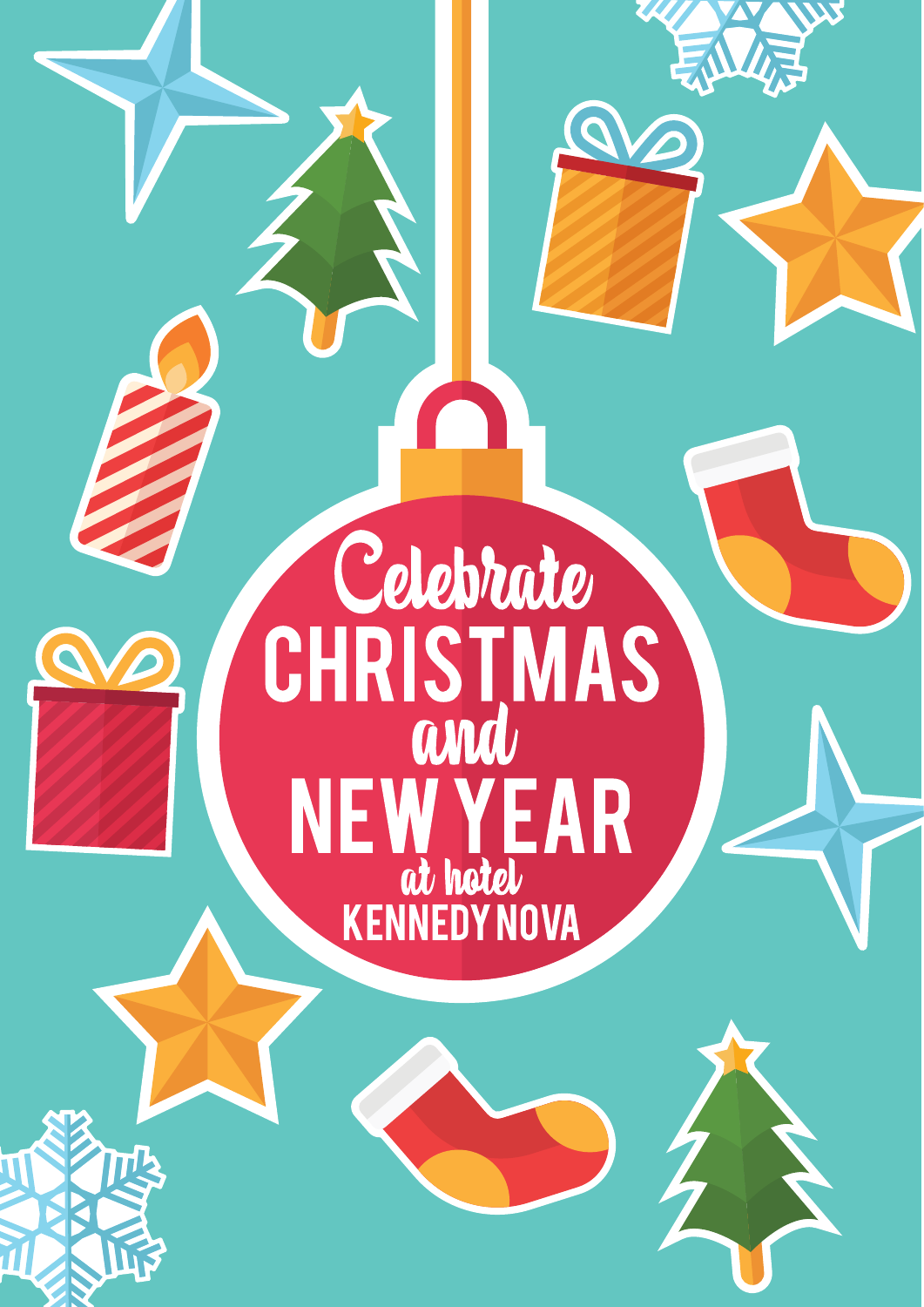# Christmas Eve Buyet Dinner

Selection of creative salads, cured meats, terrines, roulades, seafood platters and marinated grilled vegetables complimented with flavoured vinaigrettes and **DRESSINGS** 

#### Soup Kettle

Cream of mushroom soup served with crispy bacon lardons

#### **PASTA**

COTTAGE CHEESE AND SPINACH STUFFED CANNELONI Penne with Maltese sausage, sundried tomatoes and mushrooms tossed in a light peppercorn cream sauce

#### CARVERY SECTION

Garlic crusted leg of lamb served with minted jus

#### Choice of main dishes

Pan-seared supreme of chicken served WITH mushroom and saffron cream sauce complimented with fresh chives Steamed Salmon fillets set on garlic scented spinach leaves served with lemon and ChampagnE sauce spiked with caviar Medallions of pork served with smoked pancetta and artichoke sauce sprinkled with fried leek

#### Accompaniments

Glazed root vegetables of the season Garlic scented new potatoes Croquette Potatoes



An exquisite selection of homemade flans, gateaux and tarts TRADITIONAL CHRISTMAS DESSERT, Fresh Fruit Salad INTERNATIONAL CHEESE SELECTION SERVED WITH GRAPES, CRACKERS AND BREADSTICKS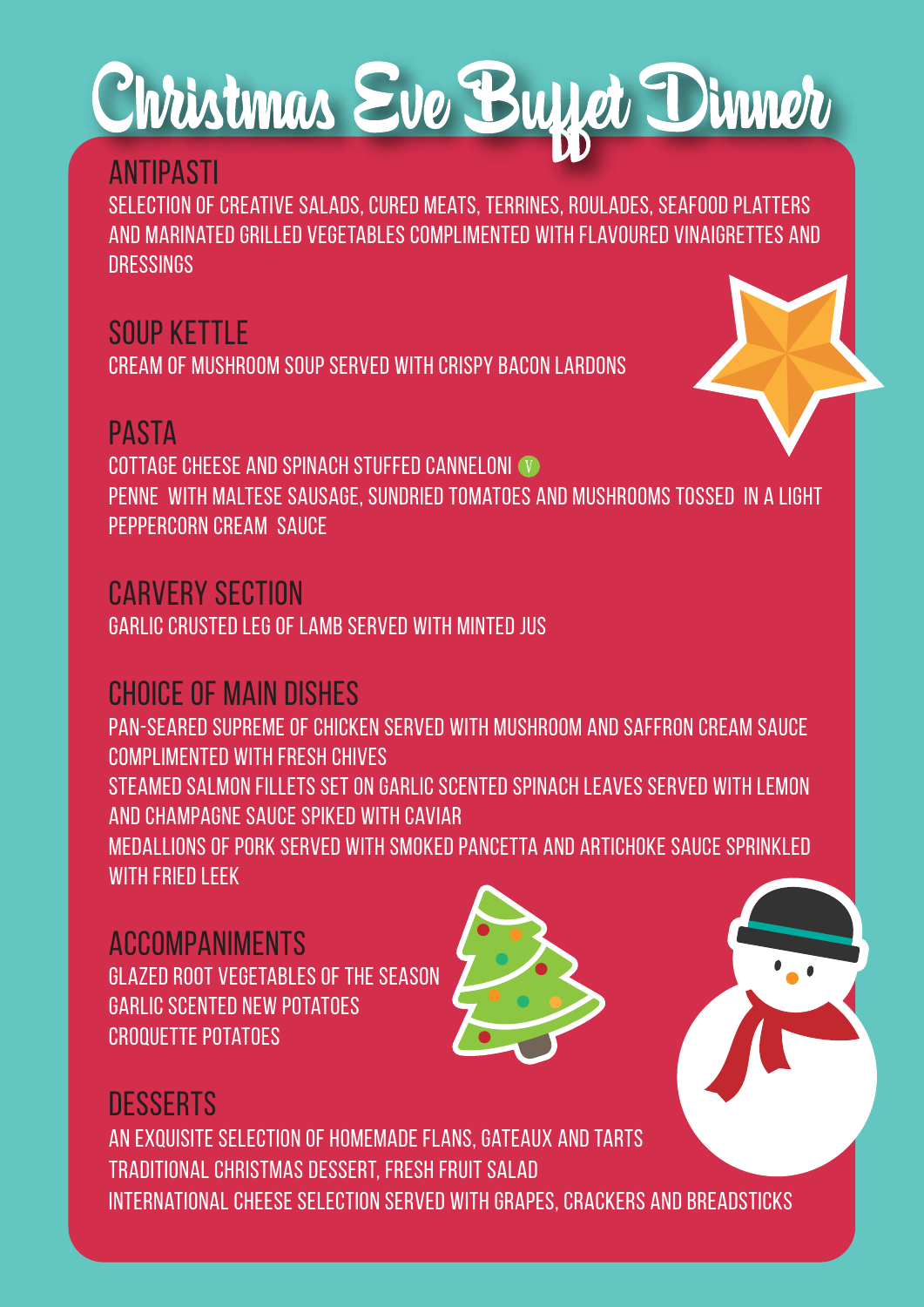### Christmas Day Buffer Lunch

#### Antipasti

Selection of creative salads, cured meats, terrines, roulades, seafood platters and marinated grilled vegetables complimented with flavoured vinaigrettes and **DRESSINGS** 

Soup Kettle Double cream of pumpkin soup served with garlic crostini

#### **PASTA**

Tortellini with chorizo sausages, artichokes and a rich tomato basil sauce Pennette tossed with smoked salmon and shrimp cream sauce sprinkled with fresh chives

#### Carvery Section

Baked honey glazed leg of gammon studded with cloves served with caramelized **PINEAPPLE** 

Choice of main dishes

TradITional roast turkey served with chipolata sausages complimented with cranberry and port jus Steamed Grouper Darnes topped with shellfish and masked WITH CRAB AND I FMON SCENTED VELOUTE Slow cooked lambshanks with root vegetables served with rosemary tomato sauce MUSHROOM FILLED VOL-AU-VENTS

#### Accompaniments

Glazed baby carrots Buttered sprouts with onions and sweet bellpeppers Garlic scented new potatoes

### **DESSERTS**

An exquisite selection of homemade flans, gateaux and tarts TRADITIONAL CHRISTMAS DESSERT, Fresh Fruit Salad INTERNATIONAL CHEESE SELECTION SERVED WITH GRAPES, CRACKERS AND BREADSTICKS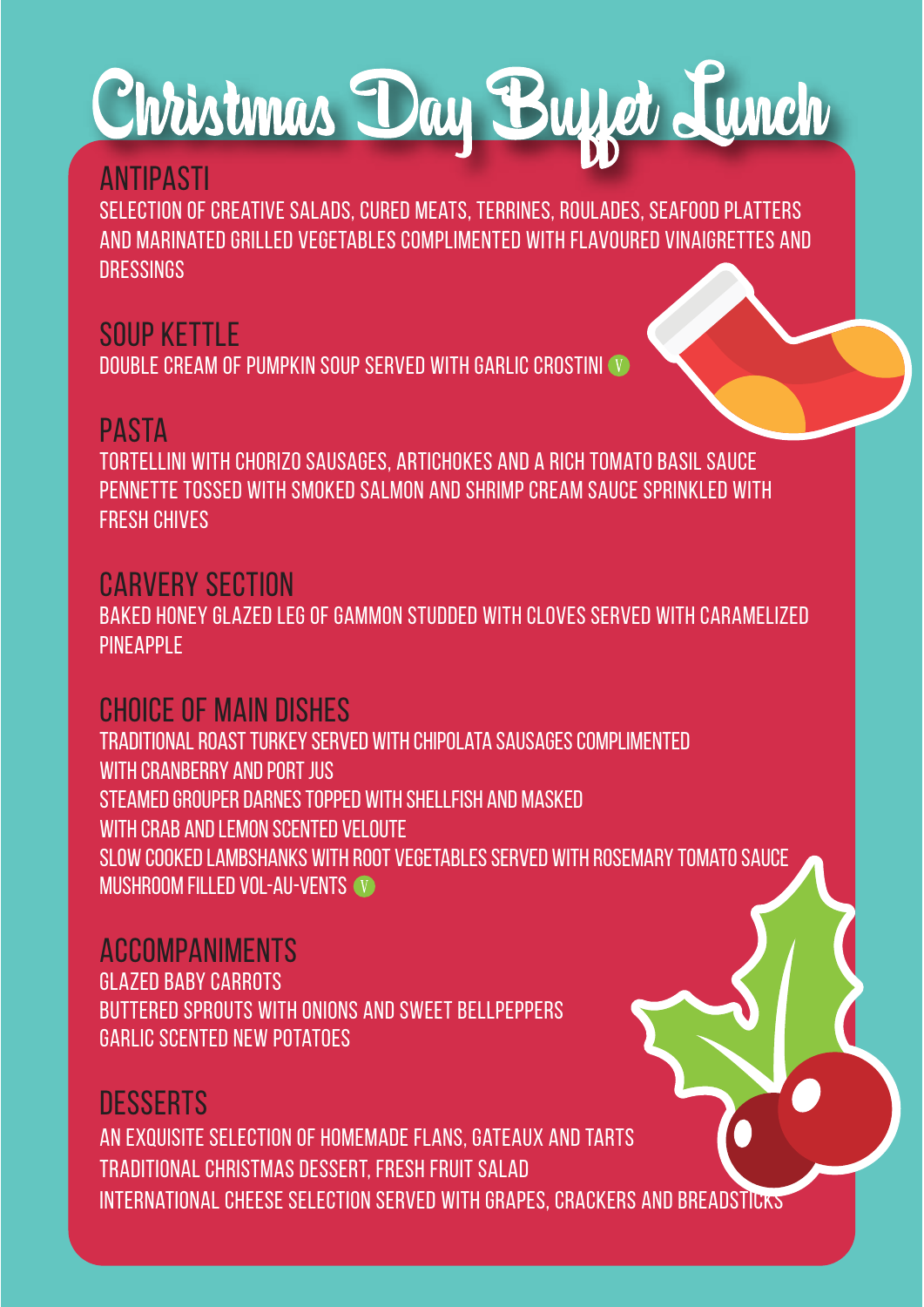### New Year's Eve Buyet Dinner

#### **ANTIPASTI**

Selection of creative salads, cured meats, terrines, roulades,seafood platters and marinated grilled vegetables complimented with flavoured vinaigrettes and dressings

Soup Kettle Cream of Broccoli served with parmesan crostini

#### **PASTA**

Tortellini tossed with spiced chicken, bellpeppers, mushrooms and cream Farfalle with ratatouille of vegetables and tomato spicy sauce

#### Carvery Section

Traditional roast Beef stuffed with spinach and walnuts served with Madeira **SAUCE** 

#### Choice of main dishes

VEAL INVOLTINI SERVED IN CREAMY PEPPER MUSHROOM SAUCE Poached grouper served with clams, mussels and shrimp bisque Oriental chicken with coconut accompanied with aromatic rice Vegetable spring rolls and samosas served with sweet chilli sauce

#### Accompaniments

Glazed root vegetables of the season Garlic scented roast potatoes Noisette Potatoes

#### **DESSERTS**

An exquisite selection of homemade flans, gateaux and tarts TRADITIONAL CHRISTMAS DESSERT, Fresh Fruit Salad International Cheese Selection served with grapes, crackers and breadsticks